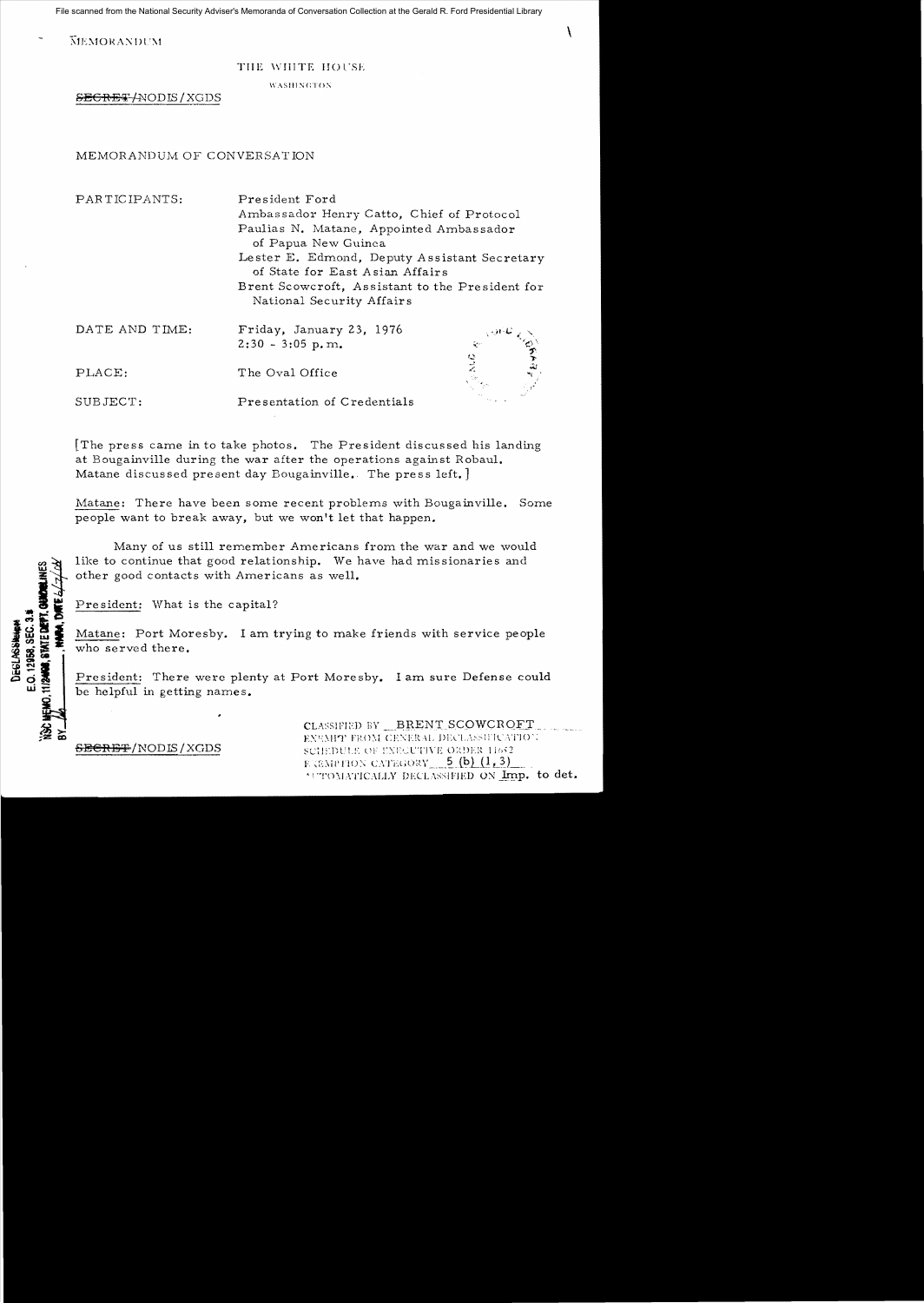Matane: We haven't quite made up our minds about foreign policy since we are a new country. We plan to concentrate on internal development but we won't cut ourselves off from the outside world. We will concentrate on the Southwest Pacific area and then on relations with you.

President: We have good memories of your country and want to have the best of relations with you. We will be active in a constructive way in that part of the world. We will be as helpful as possible in your early plans. To the extent we can, we will work with you.



GRET/NODIS/XGDS